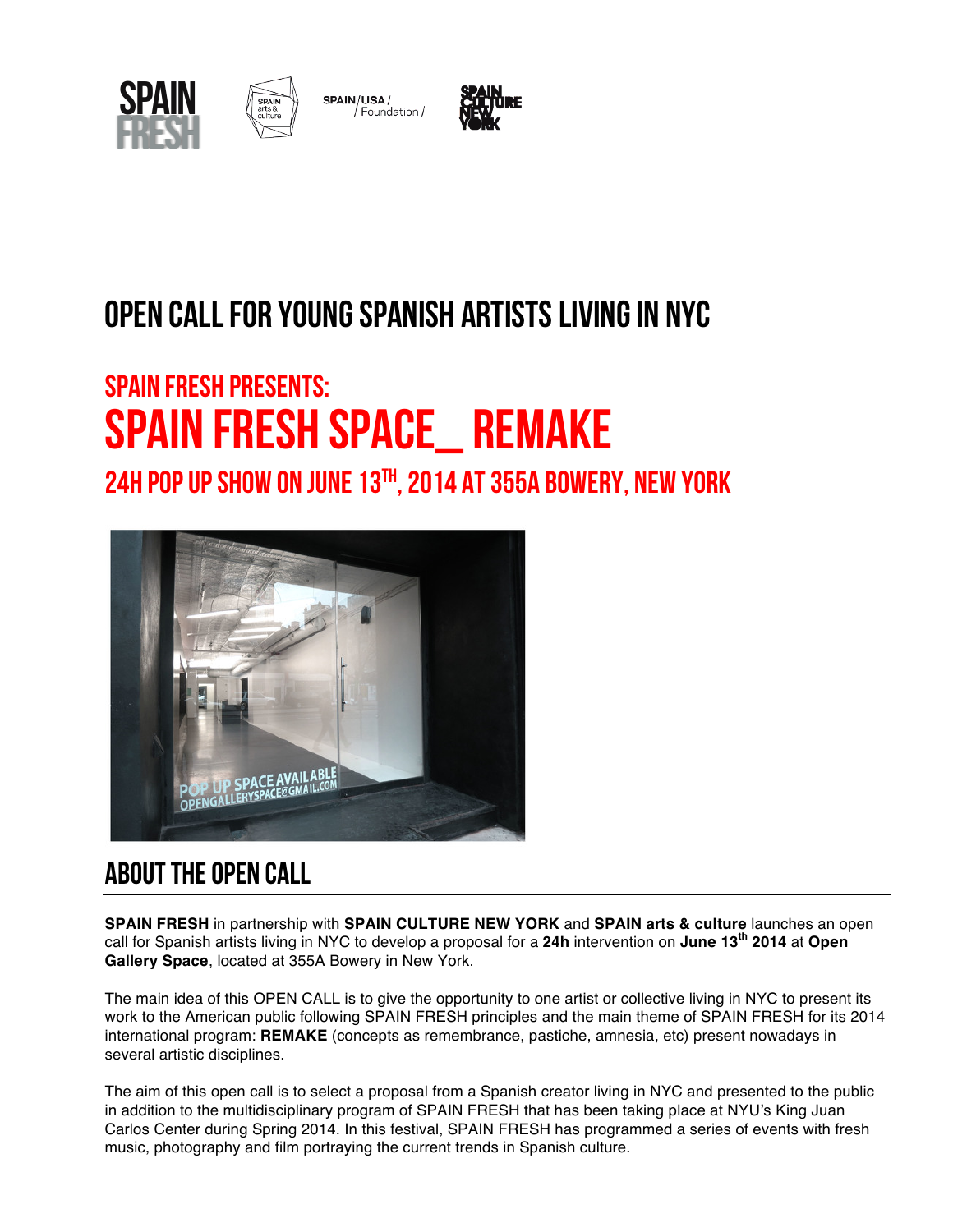### TERMS AND CONDITIONS FOR THIS OPEN CALL:

- This open call is only directed to **Spanish artists living in NYC** under **35 years old in 2014**.
- The **deadline** for presenting the proposals is **June 2nd 2014 at 11:59 ET**.
- The intervention will take place at **355A Bowery in NYC**. For more info about the space (photos and plans), please visit: **http://www.opengalleryspace.net**
- The intervention will **last 24 hours including set up, show and wrap up from 8 am June 13th until 00:00 am June 14th.**
- The disciplines accepted are: **video art, performance, editorial, sound / light / installation and/or gastronomy**.
- The proposal can include only **one** or **all** the disciplines.
- The **budget** assigned to the selected artist or collective is of **\$800,00 including the production and honoraries**.
- **SPAIN FRESH** will only **provide**: the **rental** of the space, the **promotion** and **refreshments** for the opening.
- The selected artist or collective receive the assigned budget no later than one week before the event though check.
- The selected artist or collective will manage the production, set up and wrap up.
- The **selection criteria** will value the following:
	- o The **coherence** of the proposal with the main issue of **SPAIN FRESH** this year: **REMAKE.**
	- o The **CV** of the artist or collectives.
	- o The **level** of the **proposal** and its **adequacy** to the **venue**.
	- o The adequacy to the **budget** proposed.
- **SPAIN FRESH** reserves the right to leave deserted this open call in the case that any of the proposals presented fit in.
- **Submissions:** the proposals must be **sent and received through email no later than June 2nd** to:

#### **opencall.spainfresh@gmail.com**

- **Documents and format:** all documents on **pdf** format, not exceeding **5 mb** in total as it follows:
	- $\circ$  Complete CV of the artist or collective + contact info + website / online portfolio + copy of ID
	- o Proof of residency in NYC. (Billing info, receipt, etc).
	- o Proposal description (not exceeding 2 pages)
	- o Additional info about the proposal (can be images, music, sketches, or other information required to support the proposal).
	- $\circ$  A detailed budget for the proposal including the provider / vendor contact info.
- **Decision and notification:** SPAIN FRESH will notify the result to the participants of this open call by **June 4th** via email.
- For more info about SPAIN FRESH, please visit **www.spainfreshspace.com** or contact us at **spainfresh@gmail.com** with the issue **"OPEN CALL\_yourname"** on the subject line.

#### **NO PHONE CALLS PLEASE**